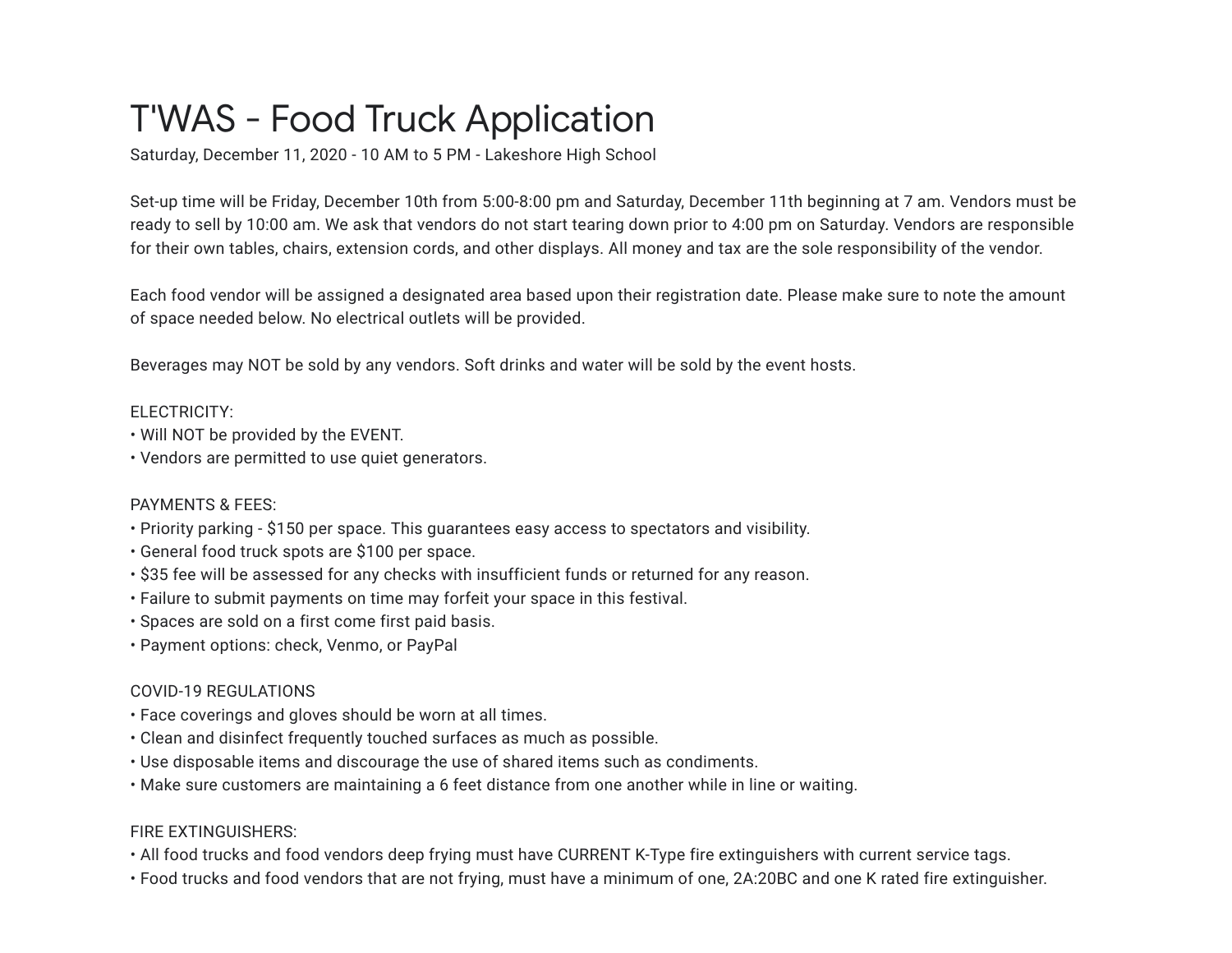### MENU:

• Food trucks and food vendors are allowed to sell only menu items that were submitted during EVENT application process and approved during the selection process. Additional menu items not approved during the selection process need prior written approval from EVENT before they are eligible for sale.

• Prices of menu items are approved during the selection process. Changes to menu pricing are not allowed without prior written approval.

#### PHOTOGRAPHY & PROMOTION:

• Food trucks and food vendors agree to allow the use of video and photography taken by EVENT organizers at the event for promotional purposes.

• Any photos taken by the event are the property of the EVENT.

#### PROPANE TANKS:

All vendors with propane tanks are required to bring all necessary equipment to properly secure them.

#### SAFETY & SECURITY:

• Applicants shall sell and serve food at their own risk.

• Applicants must obey all pertinent safety codes and laws, including, but not limited to, fire, safety and parking regulations.

- EVENT reserves the right to shut down any vendors not meeting cleanliness and food storage safety codes and laws.
- Canopy tents must be fire retardant; open flames must be located a minimum of 10' away from all canopy materials.
- All canopies, tents, and other temporary structures must be weighted before you are permitted to open.

### SPACE:

• Food trucks and food vendors will abide by EVENT staff requirements regarding location(s). EVENT reserves the right to change a vendor location at any time.

• Food trucks and food vendors will provide all required equipment for operations and sales.

• Food trucks and food vendors A-frame signs cannot extend further than 3 feet from the facade of the booth. Food trucks and food vendors are liable for any injury or damage caused by signs.

• Any food vendors that fry must be in a food truck only. Food vendors with a pop-up tent are NOT permitted to fry within 10 feet of their tent or serving area.

### WASTE:

• No grease or gray water disposal is available.

• No water provided by EVENT.

• Food Snack & Food Trucks Vendors are responsible for removing debris and ensuring the general cleanliness of the area.

CANCELLATION: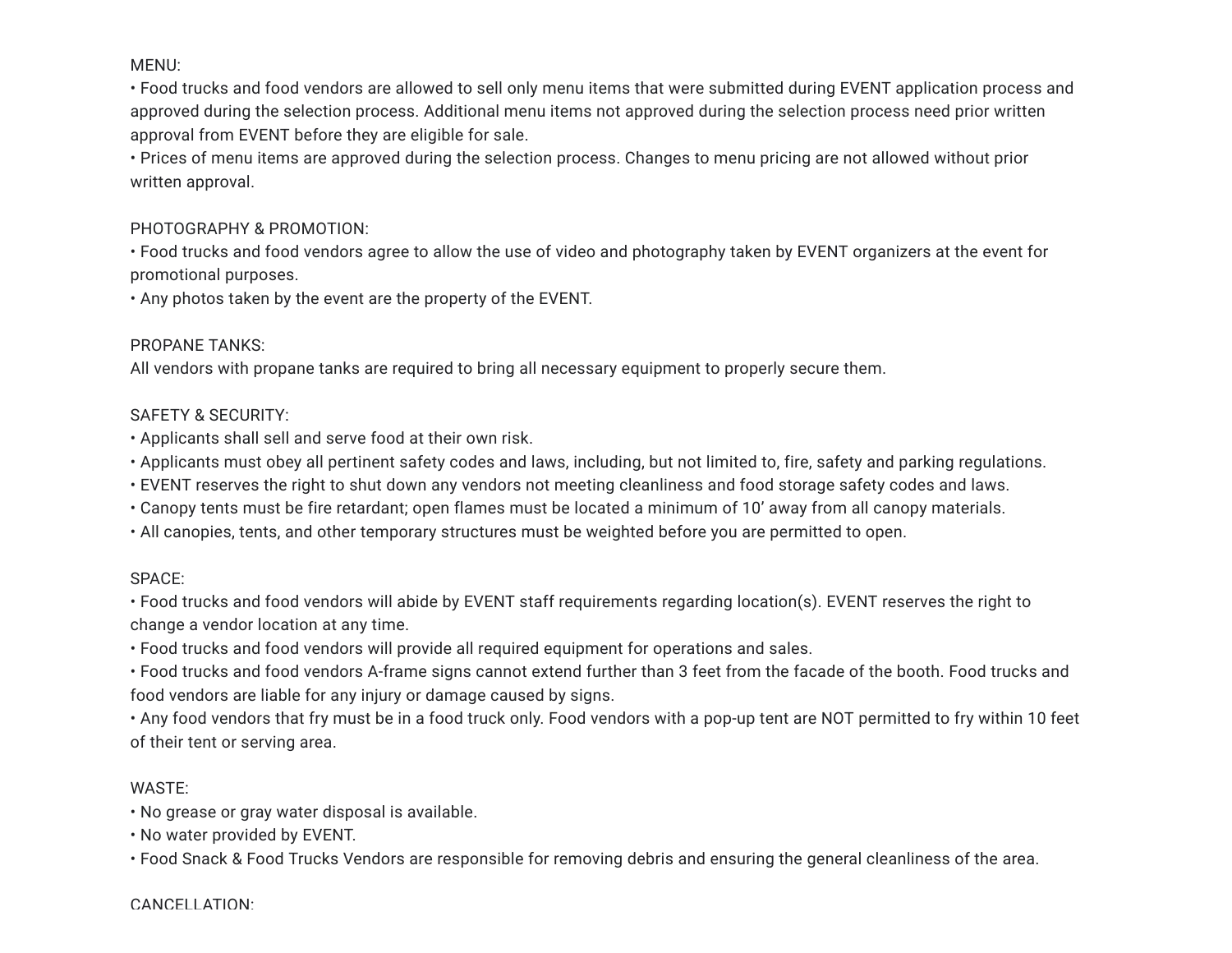CANCELLATION:

Application fees are not refundable. Lakeshore High School, St. Tammany Parish Schools, and EVENT staff are not liable if weather or other conditions prevent the Exhibitor from attending and fulfilling the contractual obligation as an Exhibitor. No refunds will be made for weather, accident, health, or other causes for non-participation.

#### FOOD TRUCKS AND FOOD VENDORS ARE INDEPENDENT CONTRACTORS:

Food trucks and food vendors execute this Agreement as independent contractors and shall at all times have complete supervision, direction, and control over the services to fulfill requirements. Vendors execute this agreement as independent contractors, not as an employee of EVENT. Vendors will assume responsibility for appropriate payment of payroll taxes and charges under applicable federal and local law. Vendors agree to take complete responsibility for paying the appropriate federal and state taxes as independent contractors.

Please contact Nicole Thomas at [nicoleann19@yahoo.com](mailto:nicoleann19@yahoo.com) for more information.

\* Required

1. Company/Business Name \*

2. Contact Person Name \*

3. Contact Person Email \*

4. Contact Person Phone Number \*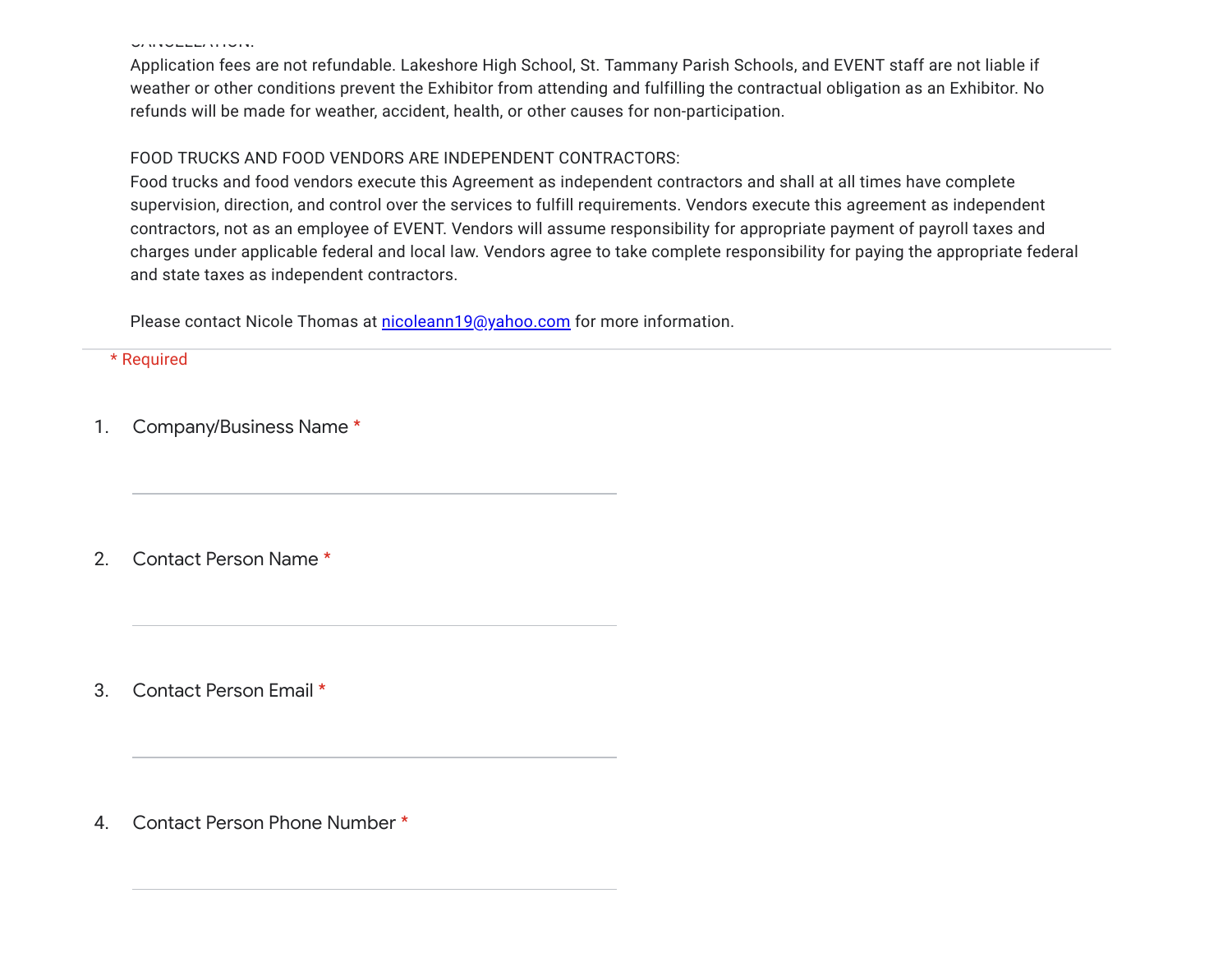5. Size of Food Truck/Space Required \*

6. Location Preference \*

*Mark only one oval.*

\$150 - Priority Parking

\$100 - General Spot

#### 7. List of menu items with pricing: \*

8. Logo or Photos

Files submitted:

9. Website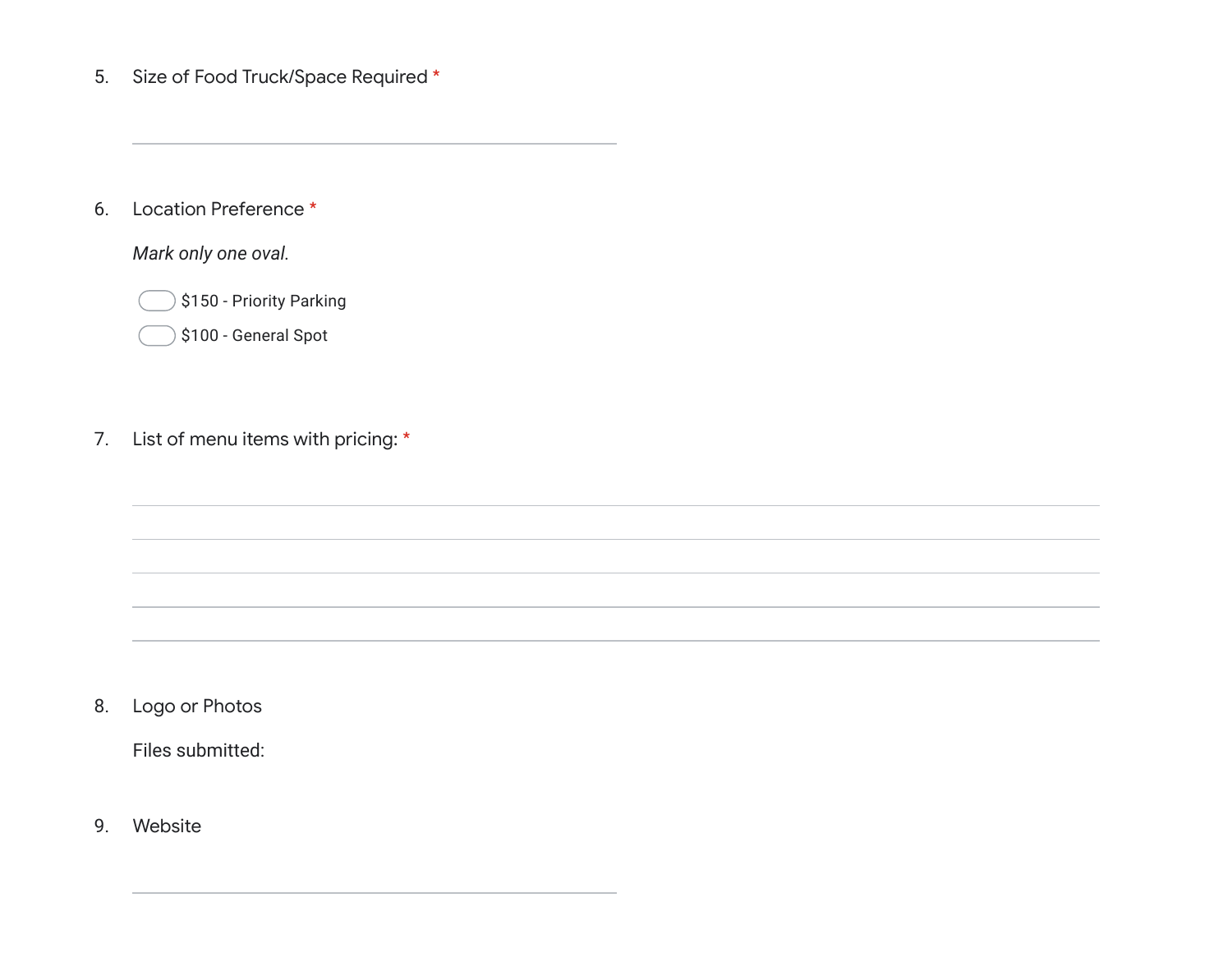10. Facebook, Twitter, or Other Social Media Info

11. Additional Comments/Questions

12. Payment Options (How will you pay for your vendor space?) \*

*Mark only one oval.*

PayPal

Venmo

Check (Made out to Titan Band Boosters)

Other: